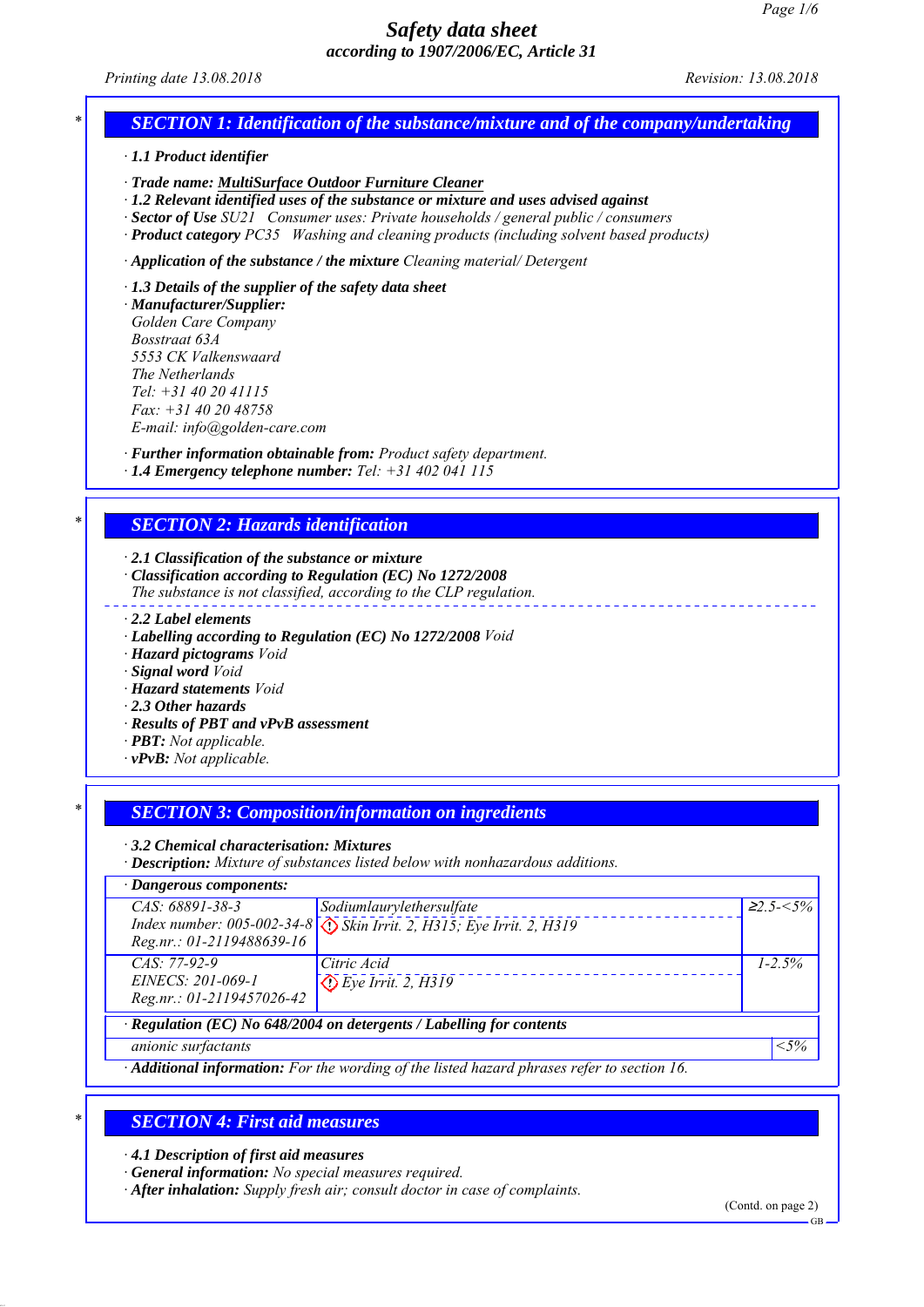*Printing date 13.08.2018 Revision: 13.08.2018*

(Contd. of page 1)

### *Trade name: MultiSurface Outdoor Furniture Cleaner*

- *ꞏ After skin contact: Generally the product does not irritate the skin.*
- *ꞏ After eye contact: Rinse opened eye for several minutes under running water.*
- *ꞏ After swallowing: If symptoms persist consult doctor.*
- *ꞏ 4.2 Most important symptoms and effects, both acute and delayed No further relevant information available.*
- *ꞏ 4.3 Indication of any immediate medical attention and special treatment needed*
- *No further relevant information available.*

### *\* SECTION 5: Firefighting measures*

- *ꞏ 5.1 Extinguishing media*
- *ꞏ Suitable extinguishing agents: Use fire extinguishing methods suitable to surrounding conditions.*
- *ꞏ 5.2 Special hazards arising from the substance or mixture No further relevant information available.*
- *ꞏ 5.3 Advice for firefighters*
- *ꞏ Protective equipment: No special measures required.*

## *\* SECTION 6: Accidental release measures*

*ꞏ 6.1 Personal precautions, protective equipment and emergency procedures Not required.*

- *ꞏ 6.2 Environmental precautions: Do not allow to enter sewers/ surface or ground water.*
- *ꞏ 6.3 Methods and material for containment and cleaning up:*
- *Absorb with liquid-binding material (sand, diatomite, acid binders, universal binders, sawdust).*
- *ꞏ 6.4 Reference to other sections*
- *See Section 7 for information on safe handling.*
- *See Section 8 for information on personal protection equipment.*

*See Section 13 for disposal information.*

## *\* SECTION 7: Handling and storage*

*ꞏ 7.1 Precautions for safe handling No special measures required.*

- *ꞏ Information about fire and explosion protection: No special measures required.*
- *ꞏ 7.2 Conditions for safe storage, including any incompatibilities*
- *ꞏ Storage:*
- *ꞏ Requirements to be met by storerooms and receptacles: No special requirements.*
- *ꞏ Information about storage in one common storage facility: Not required.*
- *ꞏ Further information about storage conditions: None.*
- *ꞏ 7.3 Specific end use(s) No further relevant information available.*

## *\* SECTION 8: Exposure controls/personal protection*

*ꞏ Additional information about design of technical facilities: No further data; see item 7.*

- *ꞏ 8.1 Control parameters*
- *ꞏ Ingredients with limit values that require monitoring at the workplace:*
- *The product does not contain any relevant quantities of materials with critical values that have to be monitored at the workplace.*
- *ꞏ CAS No. Designation of material % Type Value Unit Not required.*

*ꞏ Additional information: The lists valid during the making were used as basis.*

- *ꞏ 8.2 Exposure controls*
- *ꞏ Personal protective equipment:*
- *ꞏ General protective and hygienic measures:*
- *The usual precautionary measures are to be adhered to when handling chemicals.*
- *ꞏ Respiratory protection: Not required.*

(Contd. on page 3)

GB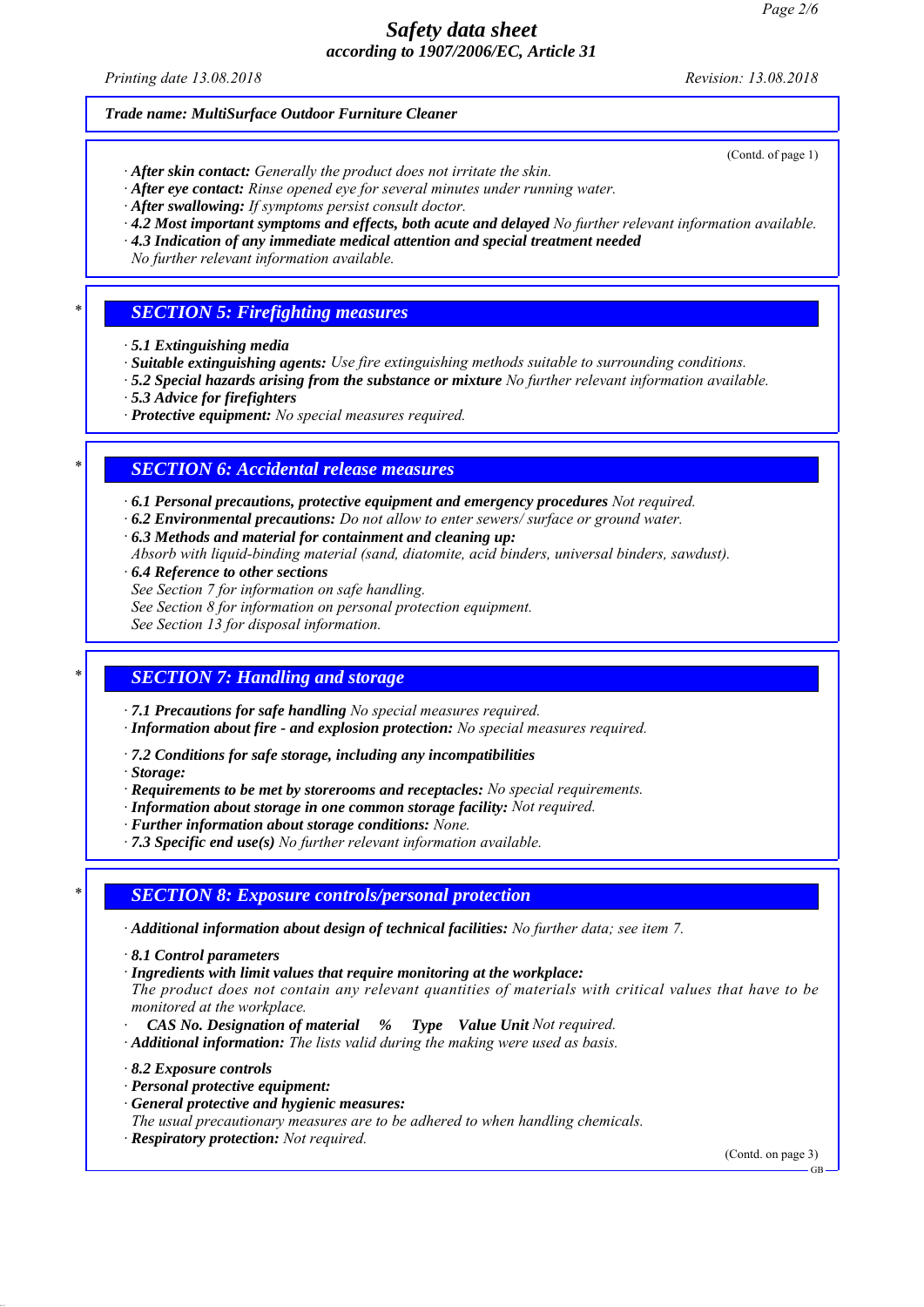*Printing date 13.08.2018 Revision: 13.08.2018*

### *Trade name: MultiSurface Outdoor Furniture Cleaner*

*ꞏ Protection of hands:*

(Contd. of page 2)

*The glove material has to be impermeable and resistant to the product/ the substance/ the preparation. Due to missing tests no recommendation to the glove material can be given for the product/ the preparation/ the chemical mixture.*

*Selection of the glove material on consideration of the penetration times, rates of diffusion and the degradation*

#### *ꞏ Material of gloves*

*The selection of the suitable gloves does not only depend on the material, but also on further marks of quality and varies from manufacturer to manufacturer. As the product is a preparation of several substances, the resistance of the glove material can not be calculated in advance and has therefore to be checked prior to the application.*

*ꞏ Penetration time of glove material*

*The exact break trough time has to be found out by the manufacturer of the protective gloves and has to be observed.*

*ꞏ Eye protection: Not required.*

# *\* SECTION 9: Physical and chemical properties ꞏ 9.1 Information on basic physical and chemical properties ꞏ General Information ꞏ Appearance: Form: Fluid Colour: According to product specification ꞏ Odour: Characteristic ꞏ Odour threshold: Not determined. ꞏ pH-value At 20 °C: 4.3 ꞏ Change in condition Melting point/freezing point: 0 °C Initial boiling point and boiling range: 100 °C ꞏ Flash point: Not applicable. ꞏ Flammability (solid, gas): Not applicable. ꞏ Ignition temperature: 240 °C ꞏ Decomposition temperature: Not determined. ꞏ Auto-ignition temperature: Product is not selfigniting. ꞏ Explosive properties: Product does not present an explosion hazard. ꞏ Explosion limits: Lower: Not determined. Upper: Not determined. ꞏ Vapour pressure At 20 °C: 23 hPa ꞏ Density At 20 °C: 1.01 g/cm³ (DIN 51757) ꞏ Relative density Not determined. ꞏ Vapour density Not determined. ꞏ Evaporation rate Not determined. ꞏ Solubility in / Miscibility with water: Not miscible or difficult to mix. ꞏ Partition coefficient: n-octanol/water: Not determined. ꞏ Viscosity:*

*Dynamic: Not determined. Kinematic: Not determined.*

(Contd. on page 4)

GB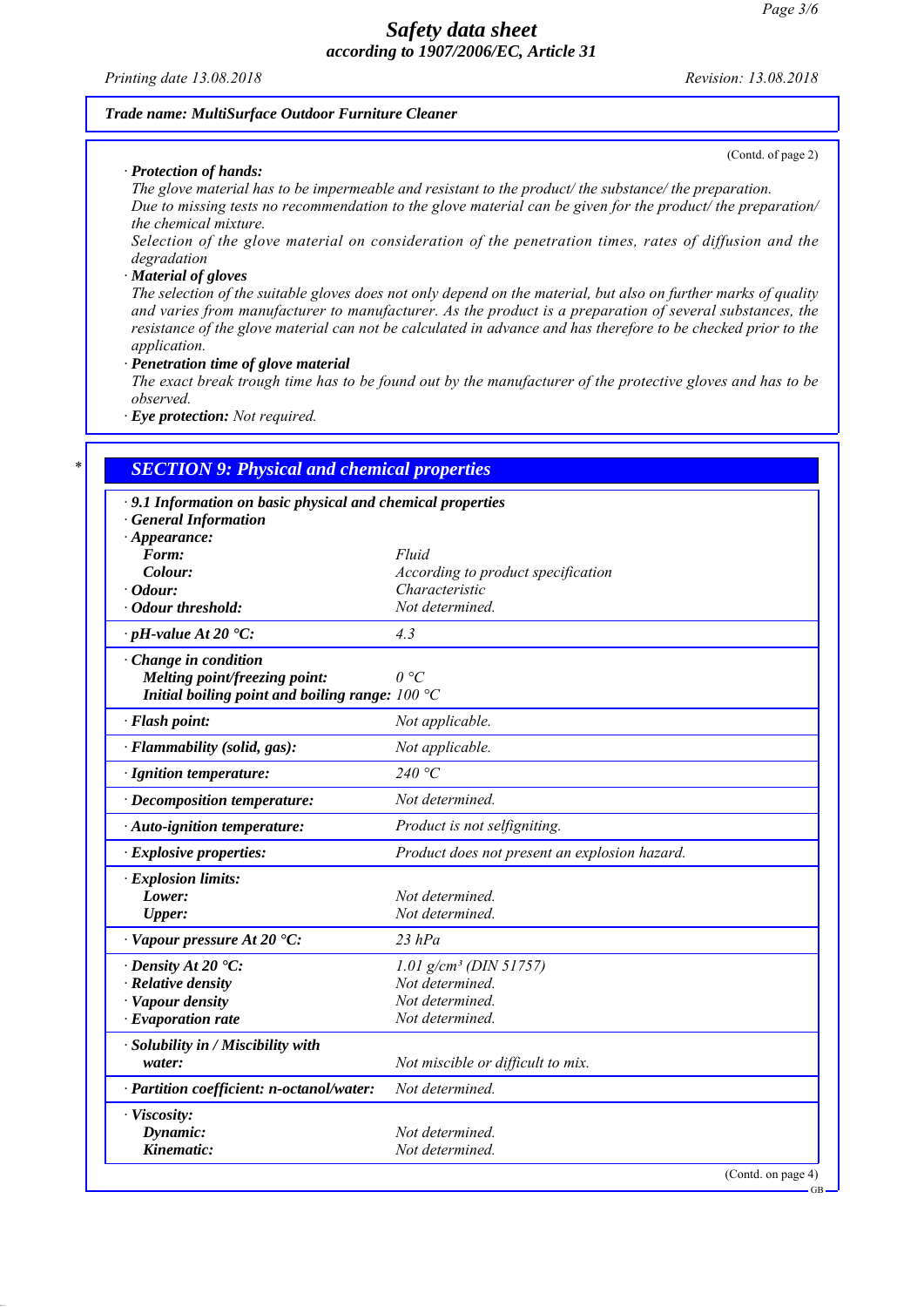*Printing date 13.08.2018 Revision: 13.08.2018*

### *Trade name: MultiSurface Outdoor Furniture Cleaner*

|                                                         | (Contd. of page 3)                                                |
|---------------------------------------------------------|-------------------------------------------------------------------|
| Solvent content:<br>Organic solvents:<br>Water:         | $1.0\%$<br>$911\%$                                                |
| <i>Solids content:</i><br>$\cdot$ 9.2 Other information | $1.4\%$ (DIN 53216)<br>No further relevant information available. |

# *\* SECTION 10: Stability and reactivity*

*ꞏ 10.1 Reactivity No further relevant information available.*

- *ꞏ 10.2 Chemical stability*
- *ꞏ Thermal decomposition / conditions to be avoided: No decomposition if used according to specifications.*
- *ꞏ 10.3 Possibility of hazardous reactions No dangerous reactions known.*
- *ꞏ 10.4 Conditions to avoid No further relevant information available.*
- *ꞏ 10.5 Incompatible materials: No further relevant information available.*
- *ꞏ 10.6 Hazardous decomposition products: No dangerous decomposition products known.*

# *\* SECTION 11: Toxicological information*

*ꞏ 11.1 Information on toxicological effects*

- *ꞏ Acute toxicity Based on available data, the classification criteria are not met.*
- *ꞏ Primary irritant effect:*
- *ꞏ Skin corrosion/irritation Based on available data, the classification criteria are not met.*
- *ꞏ Serious eye damage/irritation Based on available data, the classification criteria are not met.*
- *ꞏ Respiratory or skin sensitisation Based on available data, the classification criteria are not met.*
- *ꞏ CMR effects (carcinogenity, mutagenicity and toxicity for reproduction)*
- *ꞏ Germ cell mutagenicity Based on available data, the classification criteria are not met.*
- *ꞏ Carcinogenicity Based on available data, the classification criteria are not met.*
- *ꞏ Reproductive toxicity Based on available data, the classification criteria are not met.*
- *ꞏ STOT-single exposure Based on available data, the classification criteria are not met.*
- *ꞏ STOT-repeated exposure Based on available data, the classification criteria are not met.*
- *ꞏ Aspiration hazard Based on available data, the classification criteria are not met.*

## *\* SECTION 12: Ecological information*

- *ꞏ 12.1 Toxicity*
- *ꞏ Aquatic toxicity: No further relevant information available.*
- *ꞏ 12.2 Persistence and degradability No further relevant information available.*
- *ꞏ 12.3 Bioaccumulative potential No further relevant information available.*
- *ꞏ 12.4 Mobility in soil No further relevant information available.*
- *ꞏ Additional ecological information:*
- *ꞏ General notes:*
- *Water hazard class 1 (German Regulation) (Self-assessment): slightly hazardous for water*

*Do not allow undiluted product or large quantities of it to reach ground water, water course or sewage system.*

- *ꞏ 12.5 Results of PBT and vPvB assessment*
- *ꞏ PBT: Not applicable.*
- *ꞏ vPvB: Not applicable.*
- *ꞏ 12.6 Other adverse effects No further relevant information available.*

(Contd. on page 5)

GB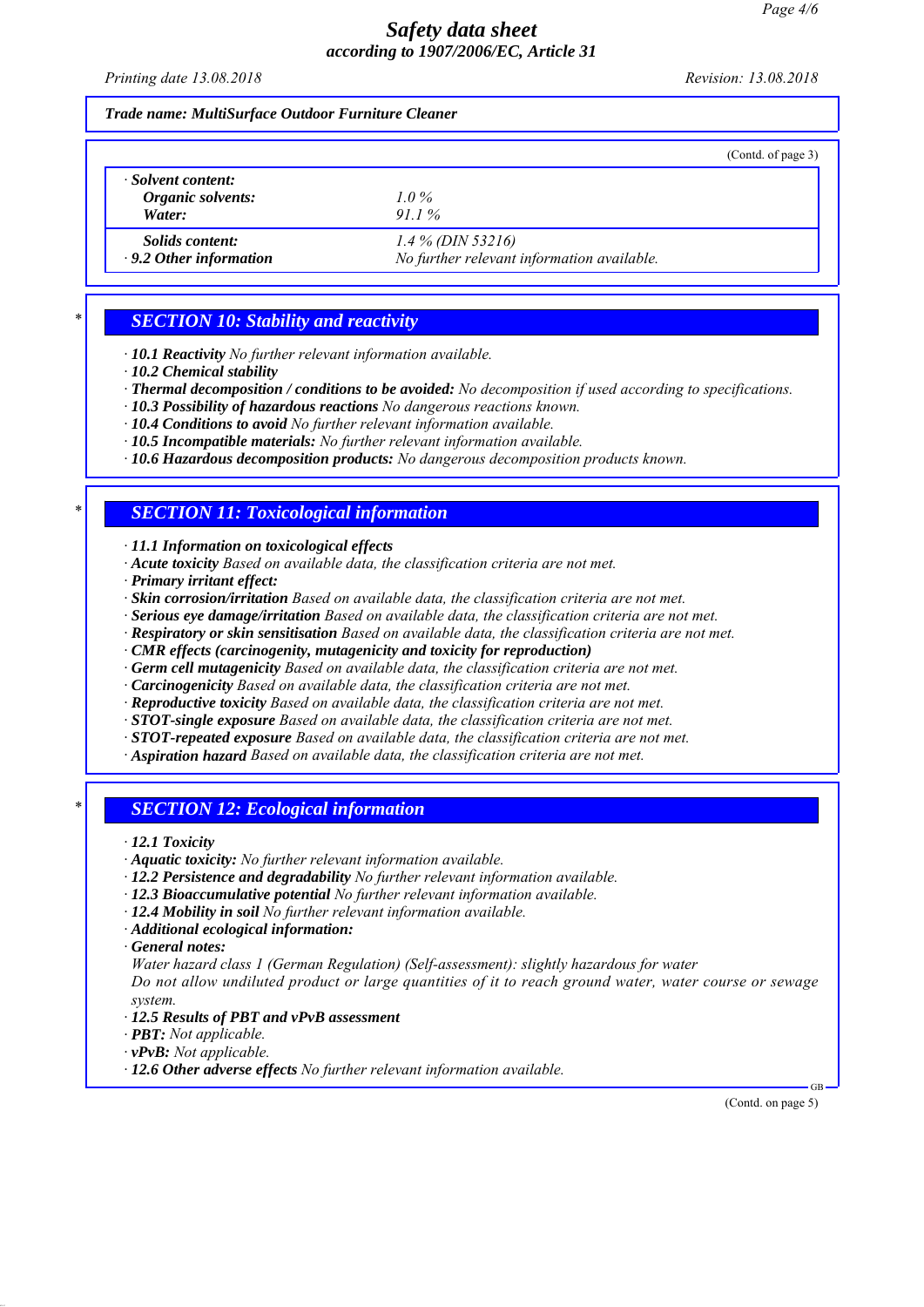*Printing date 13.08.2018 Revision: 13.08.2018*

*Trade name: MultiSurface Outdoor Furniture Cleaner*

(Contd. of page 4)

### *\* SECTION 13: Disposal considerations*

*ꞏ 13.1 Waste treatment methods*

*ꞏ Recommendation Smaller quantities can be disposed of with household waste.*

*ꞏ Uncleaned packaging:*

*ꞏ Recommendation: Disposal must be made according to official regulations.*

## *\* SECTION 14: Transport information*

| $\cdot$ 14.1 UN-Number<br>· ADR, ADN, IMDG, IATA                                          | Void                                                 |
|-------------------------------------------------------------------------------------------|------------------------------------------------------|
| $\cdot$ 14.2 UN proper shipping name<br>ADR, ADN, IMDG, IATA                              | Void                                                 |
| $\cdot$ 14.3 Transport hazard class(es)                                                   |                                                      |
| · ADR, ADN, IMDG, IATA<br>$\cdot Class$                                                   | Void                                                 |
| · 14.4 Packing group<br>ADR, IMDG, IATA                                                   | Void                                                 |
| $\cdot$ 14.5 Environmental hazards:<br>$\cdot$ Marine pollutant:                          | No                                                   |
| $\cdot$ 14.6 Special precautions for user                                                 | Not applicable.                                      |
| $\cdot$ 14.7 Transport in bulk according to Annex II of<br><b>Marpol and the IBC Code</b> | Not applicable.                                      |
| $\cdot$ Transport/Additional information:                                                 | Not dangerous according to the above specifications. |
| $\cdot$ UN "Model Regulation":                                                            | Void                                                 |

### *\* SECTION 15: Regulatory information*

*ꞏ 15.1 Safety, health and environmental regulations/legislation specific for the substance or mixture*

- *ꞏ Labelling according to Regulation (EC) No 1272/2008 Void*
- *ꞏ Hazard pictograms Void*
- *ꞏ Signal word Void*
- *ꞏ Hazard statements Void*

*ꞏ Directive 2012/18/EU*

*ꞏ Named dangerous substances - ANNEX I None of the ingredients is listed.*

*ꞏ National regulations:*

*ꞏ Technical instructions (air):*

| <i>Class</i> | Share in $\%$ |
|--------------|---------------|
| Wasser       | 91.1          |
| NK           | 10            |

- *ꞏ Waterhazard class: Water hazard class 1 (Self-assessment): slightly hazardous for water.*
- *ꞏ 15.2 Chemical safety assessment: A Chemical Safety Assessment has not been carried out.*

### *\* SECTION 16: Other information*

*This information is based on our present knowledge. However, this shall not constitute a guarantee for any specific product features and shall not establish a legally valid contractual relationship.*

(Contd. on page 6)

GB